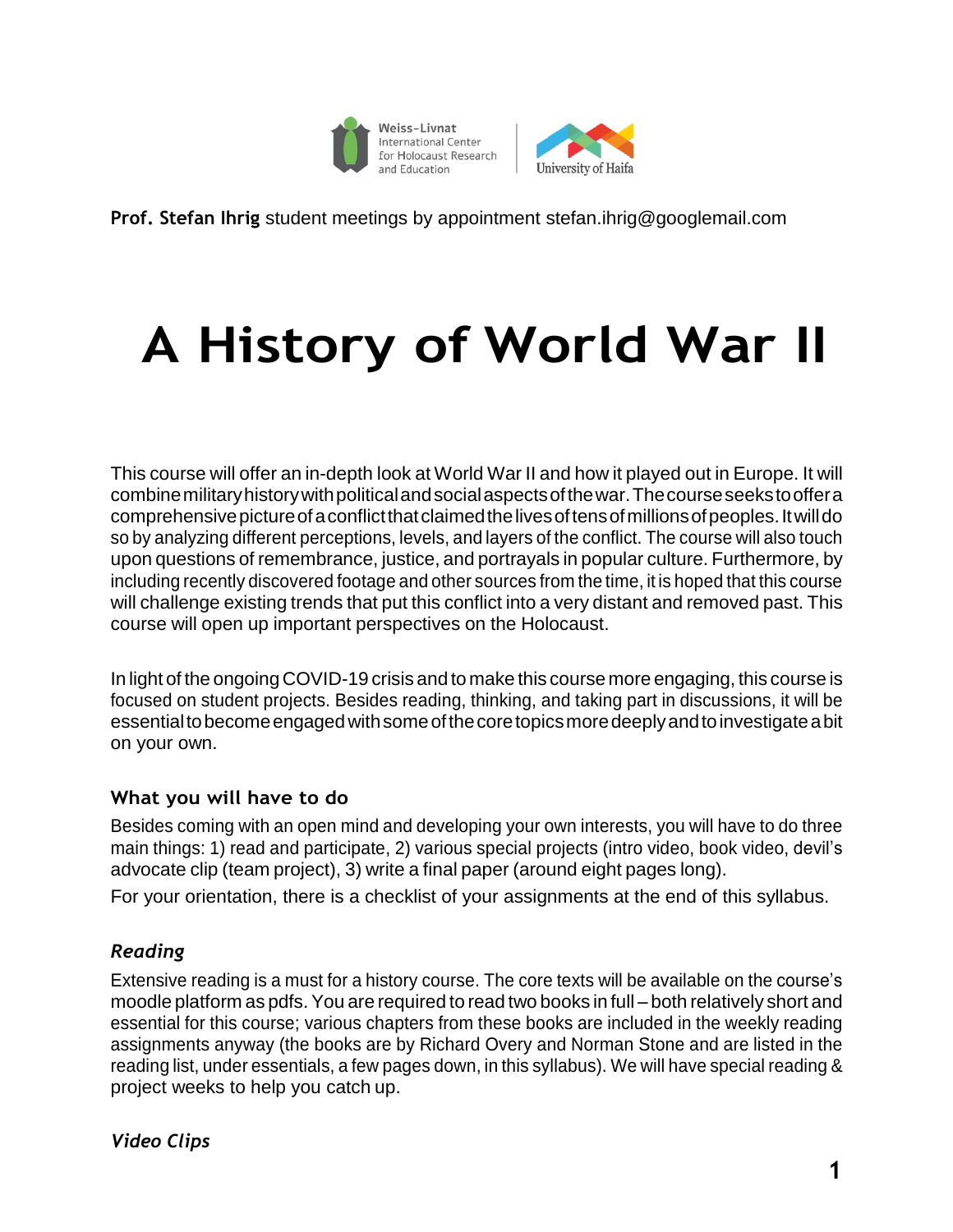Wewillfeatureonlineteachinginsomeformforallsessions,evenifweactuallymeetinperson as well. You will be asked to record, produce, and upload short clips for the rest of the group on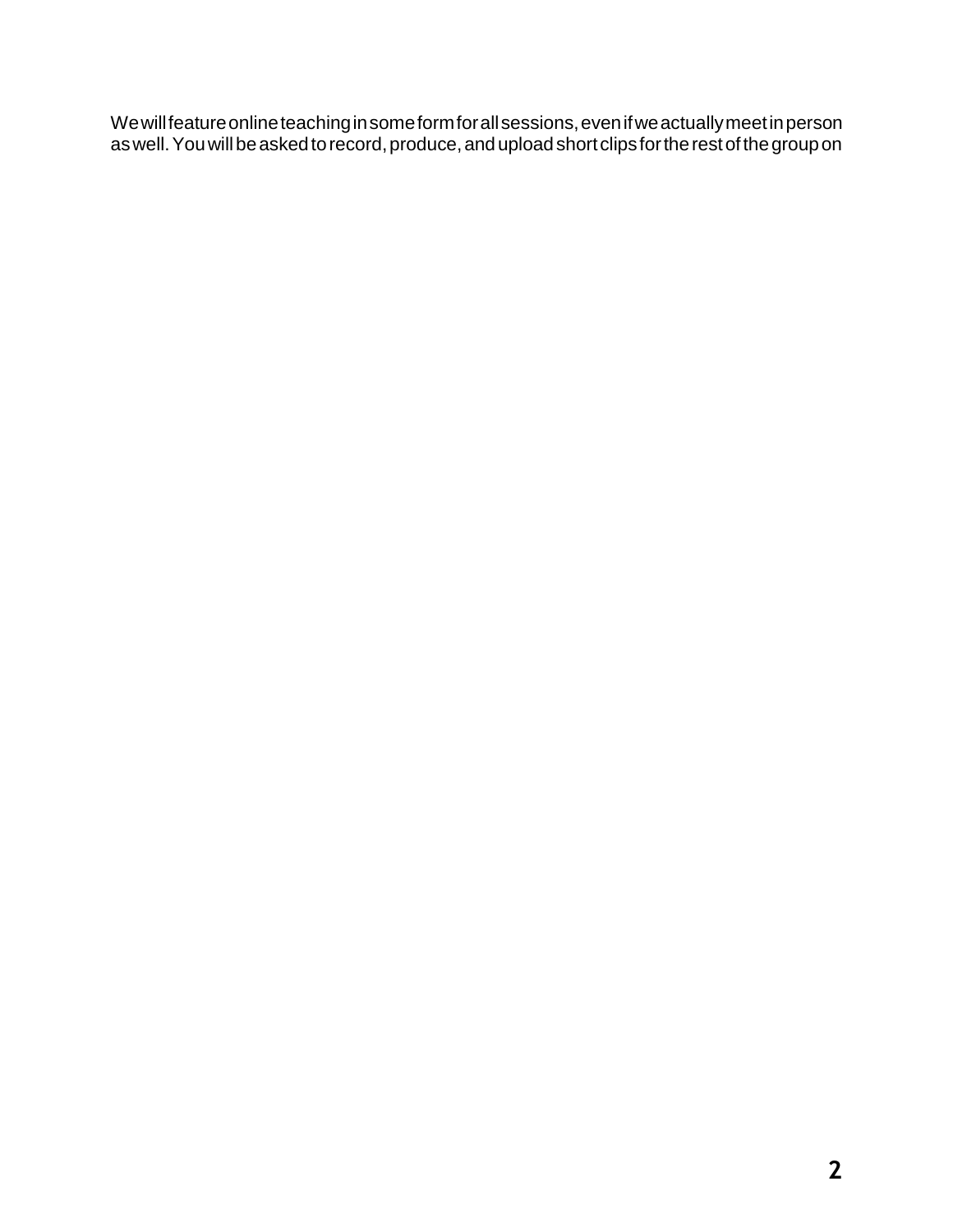an ongoing basis ("projects"). Familiarize yourself with how to make clips with the equipment and software that you have available (phone, computer, tablet, etc.).

# **Projects**

Readingandwritingarecoreactivitiesandtoolsforstudents.Butitisalsoimportanttopresent research, thoughts, and arguments in other media. We will feature video clip presentations throughout the course. Some are to be carried out by the single student, some in collaboration with others.

# *Project 1: Intro video*

Everybody will be asked to record a short clip of herself/himself/themselves after the first meeting in which they should say 1) who they are, 2) where they are from, 3) how they feel about studying history, 4) what they find interesting about the history of World War II and/or what they don't know or know about it already and want to explore further. Up to but no longer than two minutes.

# *Project 1I: Book report video*

We are covering many topics and sometimes it just makes sense to look more closely at one special topic. There is always something happening in the world of research; some of it is very exciting and offers entirely new perspectives. At the end of this syllabus you will find a list of podcasts in which new research books are discussed with the respective author. Choose one and sign up for them on moodle (only one per student & only one student per podcast). In order to share with others what your book topic was about and what you found interesting about it, you will make a short, three-minute clip about it, telling us what the book is about, and what was interesting about it (and perhaps what you did not like), and how it is related to our core topics. The clip should be up to three minutes long.

# *Project III: Devil's advocate*

History is often controversial. Debates about certain topics can continue for dozens of years. Sometimes, debates come back after we thought them long resolved. Additionally, as time moves on, history is often reduced to certain 'iconic' events and places. This means that often important topics are also reduced to almost 'automatic' meaning and interpretation. But as students of history we have to be more critical to understand what are often highly complex circumstances and chains of events.

We will feature a series of debates, fought out by you (in teams). The core of each will be two opposingvideo statements– pro andcon.Each sidewill consist of two studentswho will work together and produce a 6-7 minute clip together. All of us will vote on which side we thought was more convincing.

It is called 'devil's advocate' because you will have to argue a case that you do not necessarily agree with. For example, we will need to teams arguing the significance of the decision to wage an all-out battle for Stalingrad. One side will have to argue that yes, Stalingrad would have been a major symbolic victory for the Germans, worth all that it cost. The other side has to argue the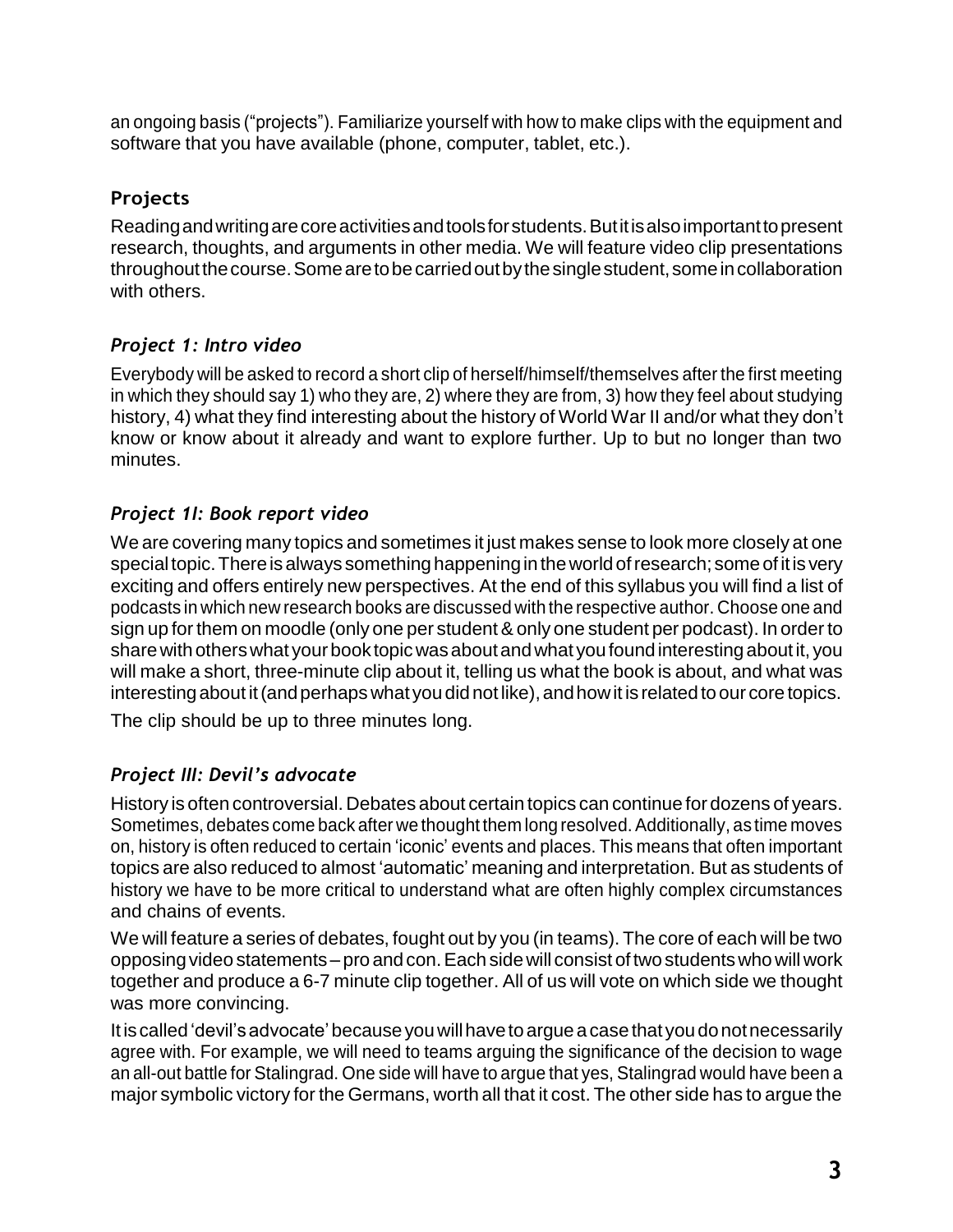opposite. You may find yourself on the 'wrong' side of the argument – but that is part of the project as well.

The topics are to be found in this syllabus and you can sign up on moodle for them.

*(If we will be able to hold classes in person, this will be carried out 'live' instead of per videos).*

# **Final paper**

Yourfinalassignmentinthecourseistowriteashortpaperonyourthoughtson*WhytheAllies won the war*. The student is expected to draw in this essay on the debates during the class as well as her/his/their reading of the texts for the class. Think of it like an ongoing assignment, something like the student's research 'diary' of the course. Not much additional reading and work should be necessary, butmay be required, depending on your argument, and is, in any case, welcome.

The paper should be between five to eight pages long (font size 12, one-and-a-half spacing, 2,5 cm margins all around).

Be sure to find a coherent overall approach and argument – do not just string together bits and pieces of information and argument.

Upload your paper, via moodle (bottom of page) by the first week of Semester B. (Save your paper as a pdf, make sure you have a title page as well as page numbers).

# **Grading**

Your various projects and your participation in the course will count for 50% of the final grade. Your final paper for the other 50%.

If you chose to write a referat or a seminar paper for this course, contact me during the semester. The referat/seminar paper is then additional to the above-mentioned requirements, projects, and the final paper.

# **Structure: COVID-19 and in-person meetings**

We assume that the semester will take place online, via zoom (but the situation may change). For (almost) every session, you will have video material to watch. I will record and upload lectures for (almost) every session. They will be online well before the respective session. Watch the lectures and the material every week before the Tuesday session. We will usually meet each week for 30-50 minutes to discuss – in person or via zoom.

*Be aware*: Watching the lectures and the other clips is considered essential participation. We can track your 'watching attendance' via moodle. Not having watched the clips will result in failing the class.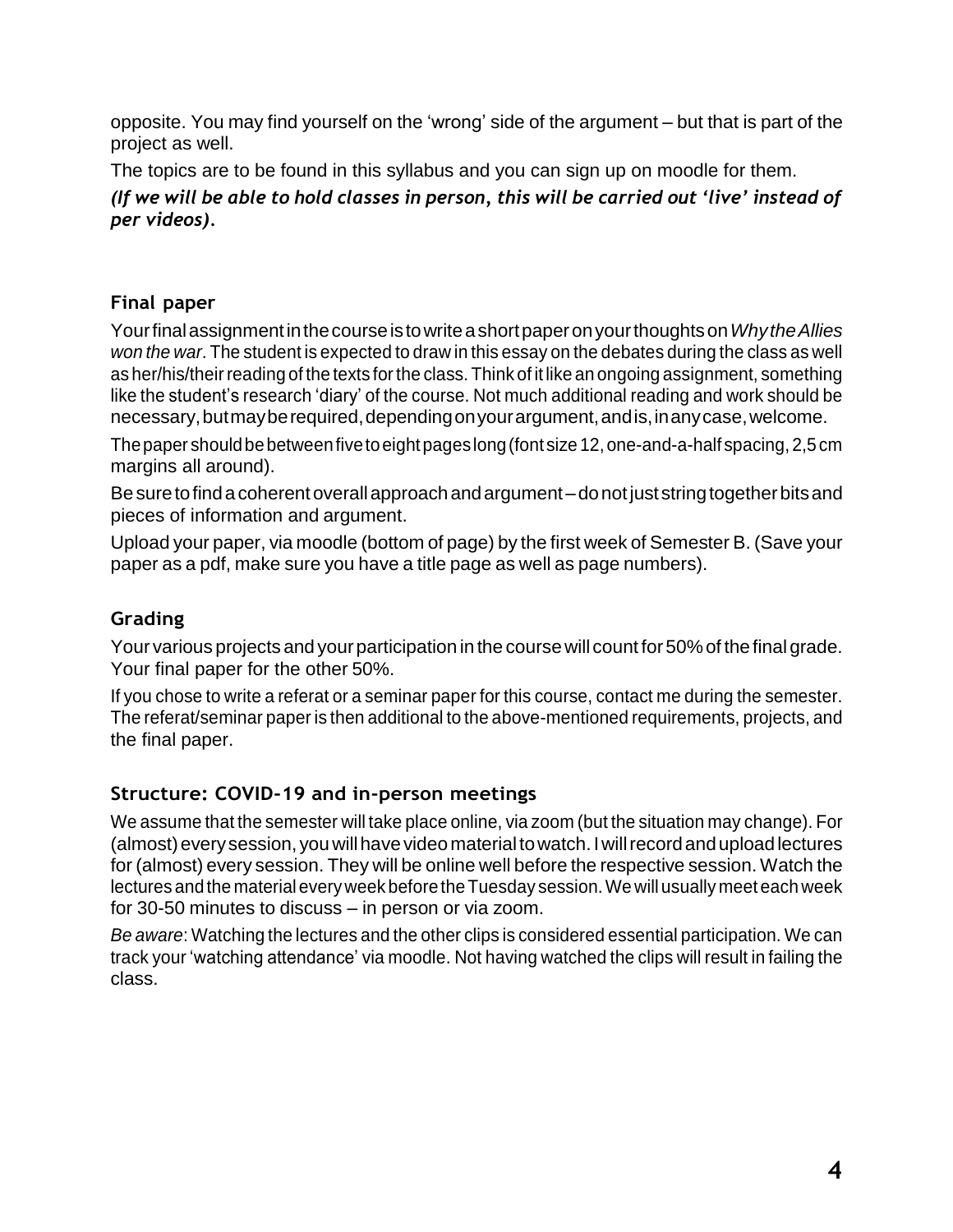#### **essential reading**

*(to be read in total, on moodle)* NormanStone,*WorldWarII–AShortHistory* (London:Penguin,2014). RichardOvery,*WhytheAlliesWon*(London:Pimlico,2006[1995]).

#### **further key texts**

Richard Overy, *Russia's War, 1941-1945* (London: Penguin, 2010 [1997]). Antony Beevor, *The Second World War* (New York: Little, Brown and Company, 2012). GerhardL.Weinberg,*AWorldatArms–AGlobalHistoryofWorldWarII*(Cambrigde:CambridgeUniversity Press, 1994).

#### **further suggested reading**

Antony Beevor, *Stalingrad* (London: Penguin, 2017 [1998]). Antony Beevor, *Arnhem – The Battle for the Bridges* (London: Viking, 2018). Michael Burleigh, *Moral Combat-A History of World War II* (London: Harper Press, 2010). RichardJ.Evans,*TheThirdReichatWar,1939-1945*(London:AllenLane,2008). Ian Kershaw, *Fateful Choices – Ten Decisions that Changed the World, 1940-1941* (London: Penguin, 2008). SoenkeNeitzel& HaraldWelzer,*Soldaten onFighting,Killing and Dying –TheSecret SecondWorldWarTapes of German POWs* (London: Simon & Schuster, 2012). AndrewRoberts,*TheStormofWar–ANewHistoryoftheSecondWorldWar*(London:Penguin,2010). Nicolas Stargard, *The German War – A Nation Under Arms, 1939-45* (London: Vintage, 2015). Adam Tooze, *The Wages of Destruction – The Making and Breaking of the Nazi Economy* (London: Penguin, 2007).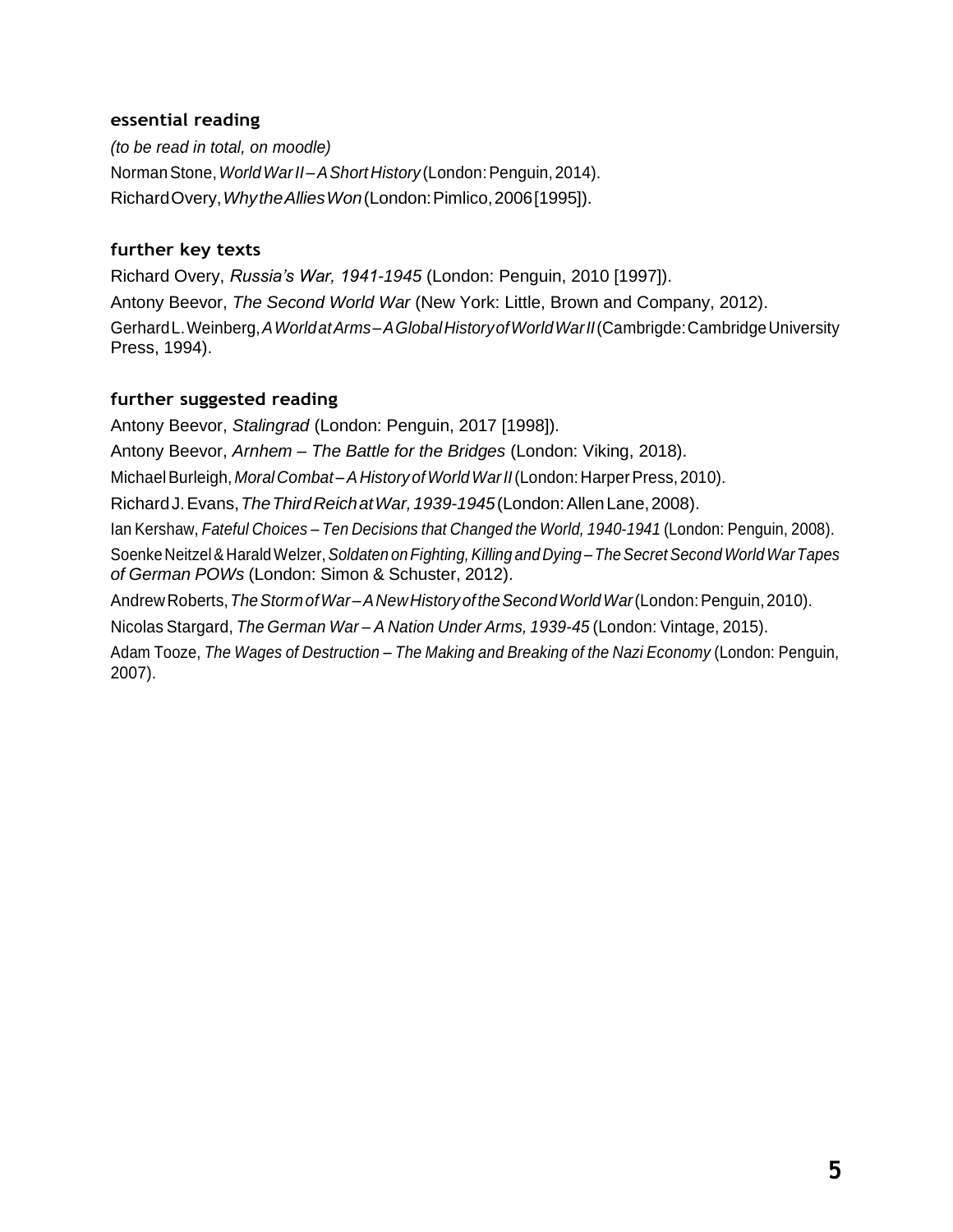# **Weekly topics, reading assignments, and meeting schedule**

### **Week 1: Introduction**

| 13 October 2021                                | 1) watch the lecture video clip<br>2) meet in person (or zoom, depending on the COVID<br>situation) to discuss at 13:15. |
|------------------------------------------------|--------------------------------------------------------------------------------------------------------------------------|
|                                                | <i>project work</i> : produce and upload your intro clip (for next<br>week)                                              |
|                                                | assignments: make sure you have signed up for all the various<br>project groups, reading projects and such.              |
|                                                | no assigned reading (start reading ahead)                                                                                |
| Week 2: Hitler's world (view) and Nazi Germany |                                                                                                                          |
| <b>20 October 2021</b>                         | 1) read the texts                                                                                                        |
|                                                | 2) watch the lecture video clip                                                                                          |
|                                                | 3) watch your colleague's intro clips                                                                                    |
|                                                | 4) meet us to discuss at 13:15.                                                                                          |
|                                                | reading                                                                                                                  |
|                                                | Stone, World War II, ch. 1;                                                                                              |
|                                                | Evans, The Third Reich in Power, ch. 7/1 (612-637).                                                                      |

# **Week 3:** *project and reading week*

27 October 2021 *\* get ahead with your reading and projects (contact me if you need assistance)*

#### **Week 4: Revisionism and appeasement**

#### **3 November 2021** 1) read the text

- 
- 2) watch the lecture video clip
- 3) watch the documentary clip
- 4) watch the clip(s) of yourcolleagues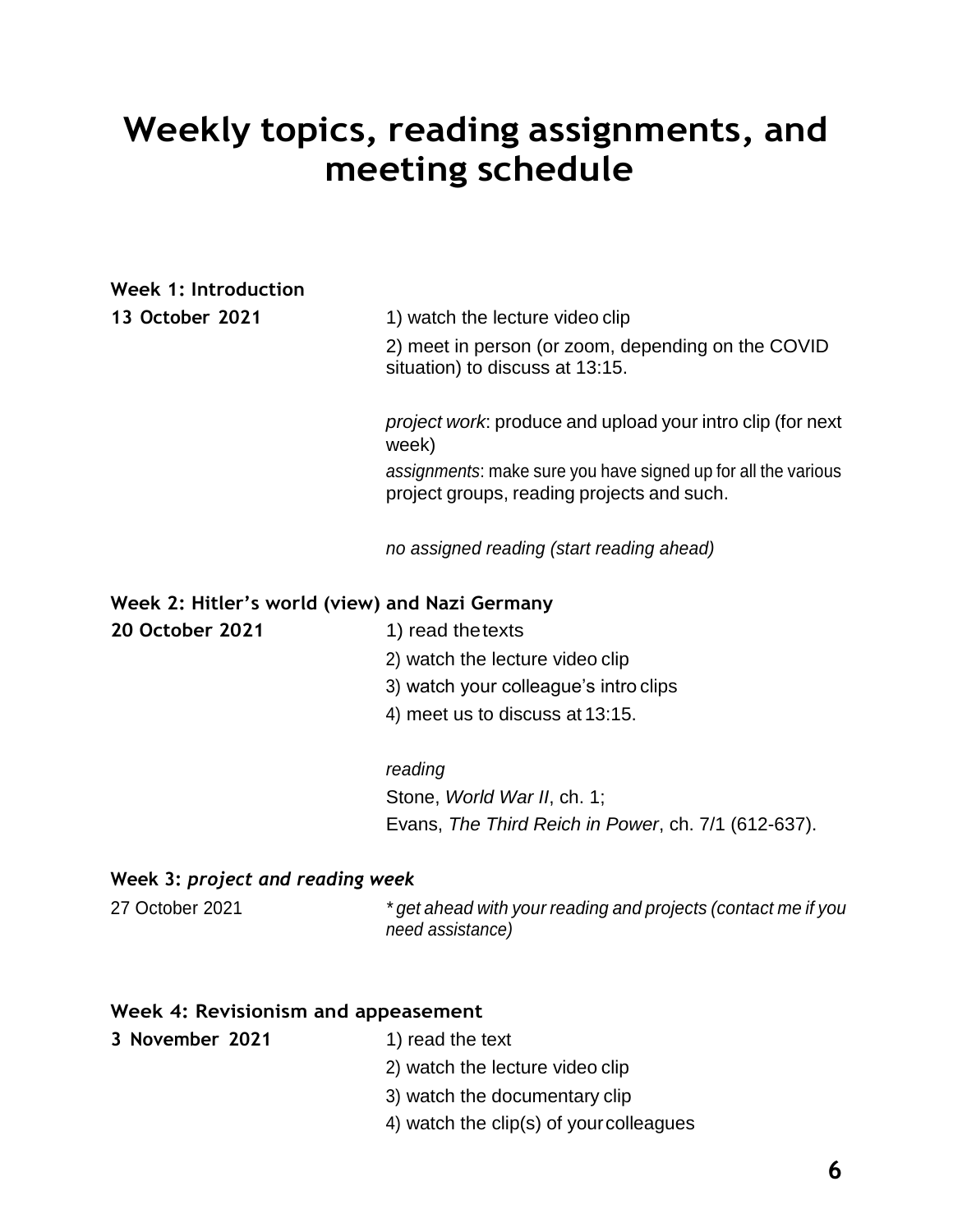5) meet us to discuss at 13:15. *reading* Evans, *The Third Reich in Power*, ch. 7/2-4 (638-712).

#### **Week 5: Poland and the war in the West**

- **10 November 2021** 1)read the texts
	-
	- 2) watch the lecture video clip
	- 3) watch the documentary clip
	- 4) watch the clip(s) of yourcolleagues
	- 5) meet us to discuss at 13:15.

#### *reading*

Weinberg, *A World at Arms,* ch. 2; Evans, *The Third Reich in Power*, ch. 1/1, 2/1, 2/2.

#### *Week 6: project and reading week*

17November 2021 *\* get ahead with your reading and projects (contact me if you need assistance)*

#### **Week 7: Barbarossa and beyond**

**24 December 2021** 1) read the texts

- 2) watch the lecture video clip
- 3) watch the documentary clip
- 4) watch the clip(s) of yourcolleagues
- 5) meet us to discuss at 13:15.

#### *reading*

Overy,*Russia'sWar*,ch.3&4; Overy,*Why theAlliesWon*, ch. 3.

#### **Week 8: Homefront and bombing war**

- **1 December 2021** 1) read the texts
	- 2)watchthelecturevideoclip
	- 3) watch the documentary clip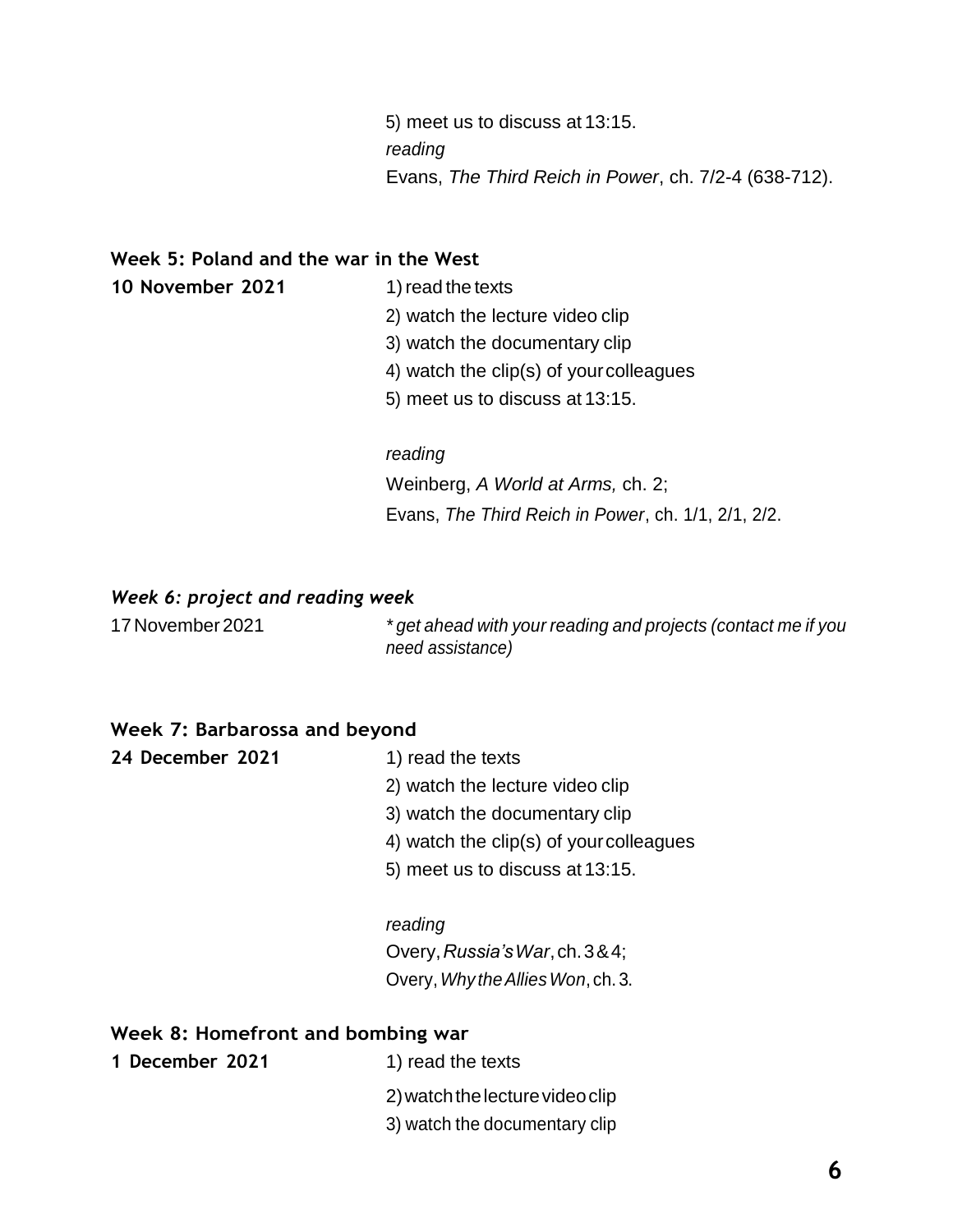4) meet us to discuss at 13:15. *reading* Overy, *Why the Allies Won*, chapters 2, 4, 6, 8.

#### *Week 9: project and reading week*

8December2021 *\* get ahead with your reading and projects (contact me if you need assistance)*

#### **Week 10: Einsatzgruppen, SS, and Wehrmacht**

**15 December 2021** 1) read your text & produce and upload your clip with your team 2) watch the lecture video clip 3) watch the documentary clip 4) watch the clip(s) of yourcolleagues 5) meet us to discuss at 13:15.

#### *reading*

Neitzel & Welzer, *Soldaten*, various chapters (sign up on moodle)

#### **Week 11: Reversal I**

**22 December 2021** 1) read the texts

- 
- 2) watch the lecture video clip
- 3) watch the documentary clip
- 4) watch the clip(s) of yourcolleagues
- 5) meet us to discuss at 13:15.

#### *reading*

Overy, *Russia's War*, chapters 7 & 8.

#### **Week 12:** *project and reading week*

| 29 December 2021 | * get ahead with your reading and projects (contact me if you<br>need assistance) |
|------------------|-----------------------------------------------------------------------------------|
|                  |                                                                                   |

### **Week 13: Reversal II**

- **5 January 2021** 1) read the texts
	-
	- 2)watchthelecturevideoclip
	- 3) watch the documentary clip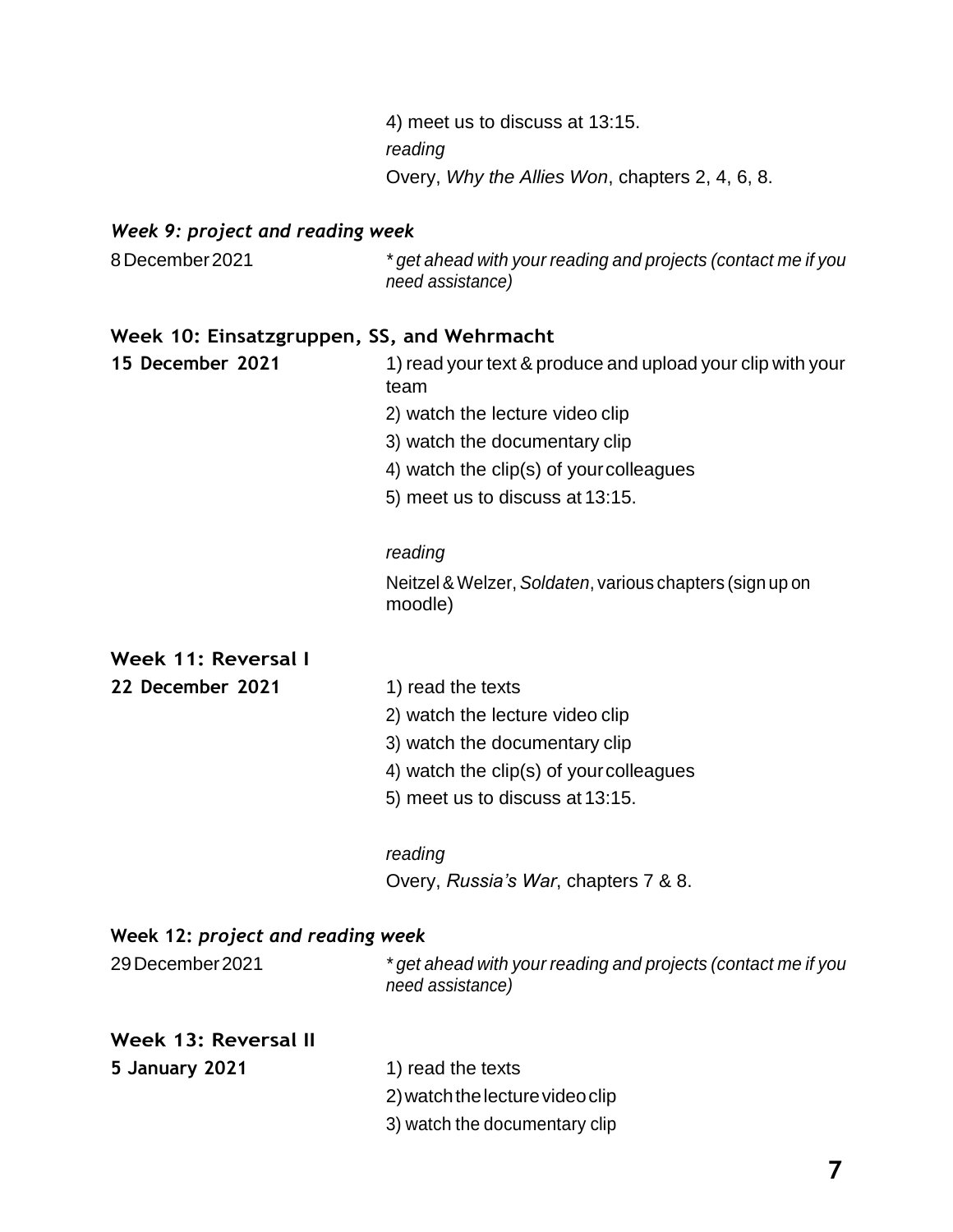- 4) watch the clip(s) of yourcolleagues
- 5) meet us to discuss at 13:15.

#### *reading*

Weinberg, chapters 12 & 13.

#### **Week 14: Ending the war**

**12 January 2021** 1) read the texts

- 
- 2) watch the lecture video clip
- 3) watch the documentary clip
- 4) watch the clip(s) of yourcolleagues
- 5) meet us to discuss at 13:15.

### *reading*

Weinberg, chapters 14 & 15.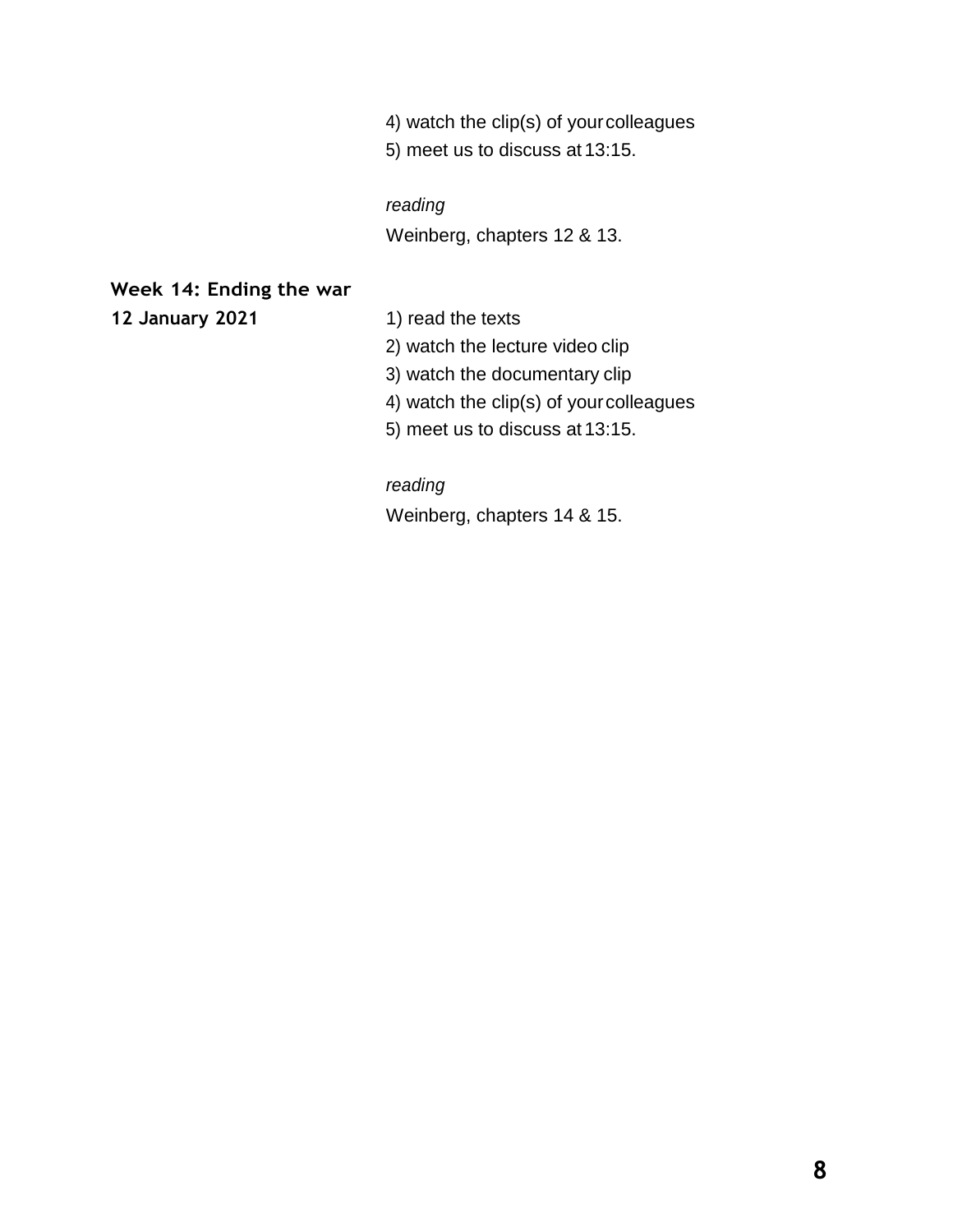# **Book podcast topics**

#### **week 4**

#### **\* C. Goeschel,** *Mussolini and Hitler – The Forging of the Fascist Alliance*

https://newbooksnetwork.com/christian-goeschel-mussolini-and-hitler-the-forging-of-the-fascistalliance-yale-up-2018/

#### \* R. Crowcroft, The End is Nigh-British Politics, Power, and the Road to the Second World War

https://newbooksnetwork.com/robert-crowcroft-the-end-is-nigh-british-politics-power-and-the-roadto-the-second-world-war-oxford-up-2019/

#### **week 5**

#### **\* R. Moorhouse,** *Poland 1939 – The Outbreak of World War II*

https://newbooksnetwork.com/roger-moorhouse-poland-1939-the-outbreak-of-world-war-ii-basicbooks-2020/

#### **\* R. Carswell,** *The Fall of France in the Second World War – History and Memory*

https://newbooksnetwork.com/richard-carswell-the-fall-of-france-in-the-second-world-war-historyand-memory-palgrave-macmillan-2019/

#### **\* G. Clews,** *Churchill's Phoney War – A Study in Folly and Frustration*

https://newbooksnetwork.com/graham-t-clews-churchills-phoney-war-a-study-in-folly-and-frustrationnaval-institute-press-2019/

#### **week 7**

#### **\* D. Stahel,** *Operation Barbarossa and Germany's Defeat in the East*

https://newbooksnetwork.com/david-stahel-operation-barbarossa-and-germanys-defeat-in-the-eastcambridge-up-2009-3/

#### **\* R. Citino,** *Death of the Wehrmacht – The German Campaigns of 1942*

https://newbooksnetwork.com/robert-citino-death-of-the-wehrmacht-the-german-campaigns-of-1942 up-of-kansas-2007/

#### **\* D. Stahel,** *Retreat from Moscow – A New History of Germany's Winter Campaign, 1941-1942*

https://newbooksnetwork.com/david-stahel-retreat-from-moscow-a-new-history-of-germanys-wintercampaign-1941-1942-fsg-2019/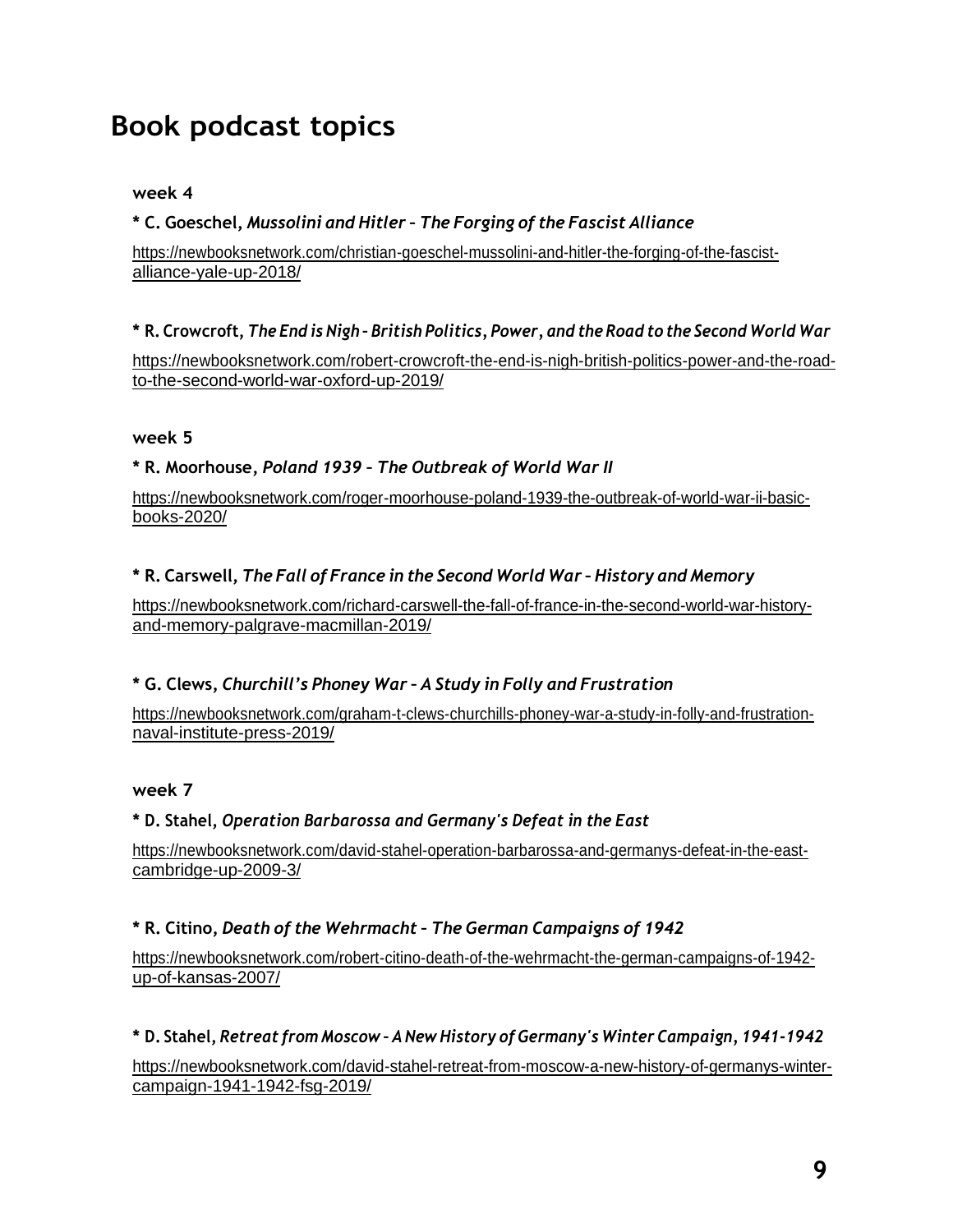#### **\* S. Fritz,** *The First Soldier – Hitler as a Military Leader*

https://newbooksnetwork.com/stephen-fritz-the-first-soldier-hitler-as-a-military-leader-yale-up-2018/

#### \* F. Ellis, The Damned and the Dead - The Eastern Front through the Eyes of Soviet and Russian *Novelists*

https://newbooksnetwork.com/frank-ellis-the-damned-and-the-dead-the-eastern-front-through-theeyes-of-soviet-and-russian-novelists-university-press-of-kansas-2011/

#### **\* A. Krylova,** *Soviet Women in Combat – AHistory of Violence on the Eastern Front*

https://newbooksnetwork.com/anna-krylova-soviet-women-in-combat-a-history-of-violence-on-theeastern-front-cambridge-up-2010/

#### **\* R.Manley,***TotheTashkentStation–EvacuationandSurvivalintheSovietUnionatWar*

https://newbooksnetwork.com/rebecca-manley-to-the-tashkent-station-evacuation-and-survival-in-thesoviet-union-at-war/

#### **\* R. Carmack,***KazakhstaninWorldWarII–MobilizationandEthnicityintheSovietEmpire*

https://newbooksnetwork.com/roberto-carmack-kazakhstan-in-world-war-ii-mobilization-andethnicity-in-the-soviet-empire-up-of-kansas-2019/

#### **week 10**

#### **\* T. Kuehne,** *The Rise and Fall of Comradeship – Hitler's Soldiers, Male Bonding and Mass Violence in the Twentieth Century*

https://newbooksnetwork.com/thomas-kuhne-the-rise-and-fall-of-comradeship-hitlers-soldiers-malebonding-and-mass-violence-in-the-twentieth-century-cambridge-up-2017/

#### **\* K. Jarausch,** *Reluctant Accomplice – A Wehrmacht Soldier's Letters from the Eastern Front*

https://newbooksnetwork.com/konrad-h-jarausch-reluctant-accomplice-a-wehrmacht-soldiers-lettersfrom-the-eastern-front-princeton-university-press-2011/

#### **\* W. Beorn,** *Marching into Darkness –The Wehrmacht and the Holocaust in Belarus*

https://newbooksnetwork.com/waitman-beorn-marching-into-darkness-the-wehrmacht-and-theholocaust-in-belarus-harvard-up-2013-4/

#### **\* H. Pieper,** *Fegelein's Horsemen and Genocidal Warfare – The SS Cavalry Brigade in the Soviet Union*

https://newbooksnetwork.com/henning-pieper-fegeleins-horsemen-and-genocidal-warfare-the-sscavalry-brigade-in-the-soviet-union-palgrave-macmillan-2015/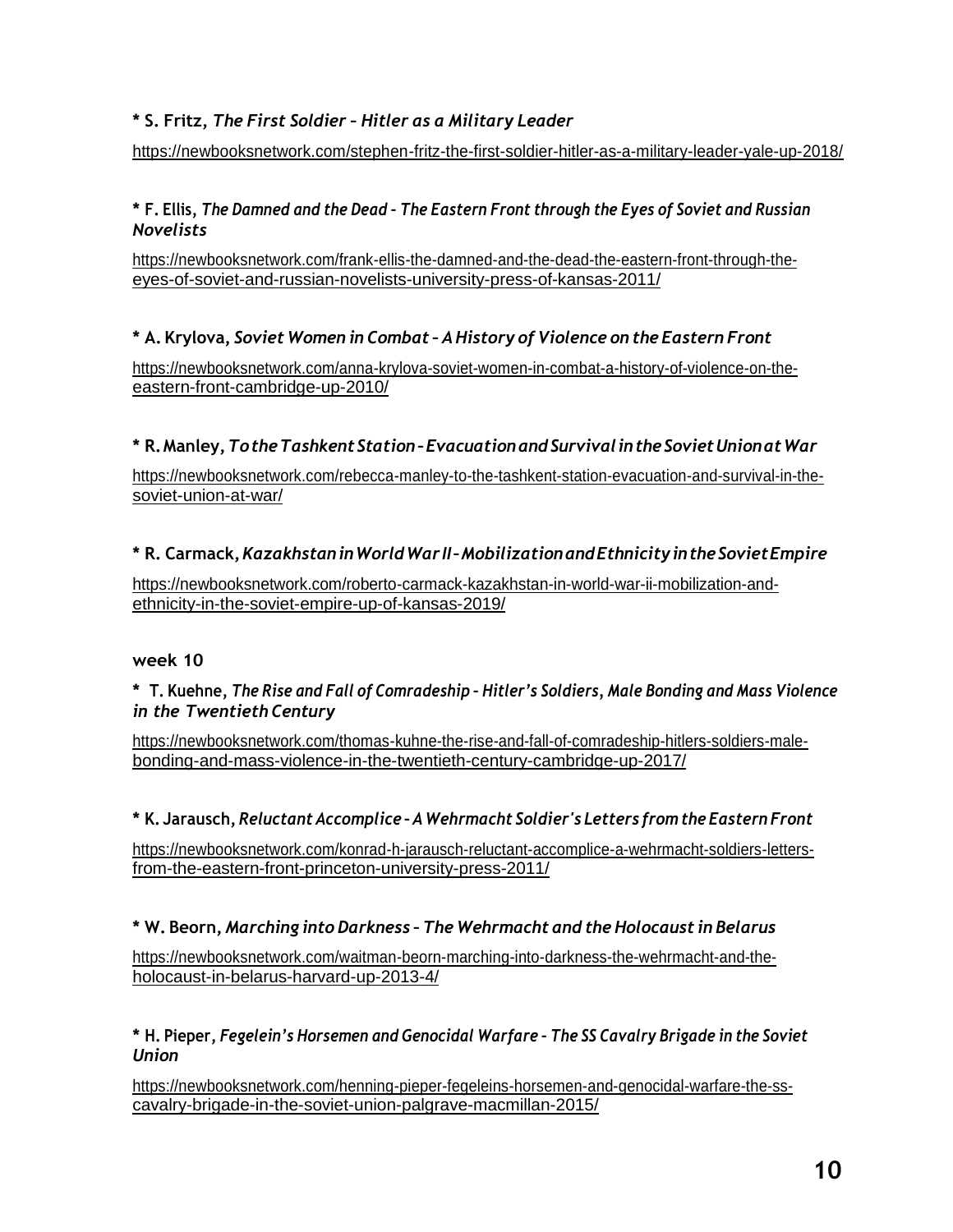#### **week 11**

#### **\* C. Symonds,** *World War II at Sea – A Global History*

https://newbooksnetwork.com/craig-symonds-world-war-ii-at-sea-a-global-history-oxford-up-2018/

#### **\* A. Prusin,** *Serbia under the Swastika – A World War II Occupation*

https://newbooksnetwork.com/alexander-prusin-serbia-under-the-swastika-a-world-war-ii-occupation- uillinois-press-2017/

#### **\* B. Shepherd,** *Terror in the Balkans – German Armies and Partisan Warfare*

https://newbooksnetwork.com/ben-shepherd-terror-in-the-balkans-german-armies-and-partisanwarfare-harvard-up-2012/

#### **\* J. Batinic,** *Women and Yugoslav Partisans – AHistory of World War II Resistance*

https://newbooksnetwork.com/jelena-batinic-women-and-yugoslav-partisans-a-history-of-world-war-iiresistance-cambridge-up-2015/

#### **\* N. Stargardt,** *The German War – A Nation under Arms, 1939-1945*

https://newbooksnetwork.com/nicholas-stargardt-the-german-war-a-nation-under-arms-1939-1945 basic-books-2015/

#### **\* D.Edgerton,** *Britain's WarMachine –Weapons,ResourcesandExperts inthe SecondWorld War*

https://newbooksnetwork.com/david-edgerton-britains-war-machine-weapons-resources-and-expertsin-the-second-world-war-oxford-up-2011/

#### **week 13**

#### **\* S. Plokhy,** *Forgotten Bastards of the Eastern Front – American Airmen behind the Soviet Lines and the Collapse of the Grand Alliance*

https://newbooksnetwork.com/serhii-plokhy-forgotten-bastards-of-the-eastern-front-oxford-up-2019/

#### **\* J. Fennell,** *Fighting the People's War – The British and Commonwealth Armies and the Second World War*

https://newbooksnetwork.com/jonathan-fennell-fighting-the-peoples-war-the-british-andcommonwealth-armies-and-the-second-world-war-cambridge-up-2019/

#### **\* SA Bourque,** *Beyond the Beach – The Allied War Against France*

https://newbooksnetwork.com/stephen-alan-bourque-beyond-the-beach-the-allied-war-against-francenaval-institute-press-2018/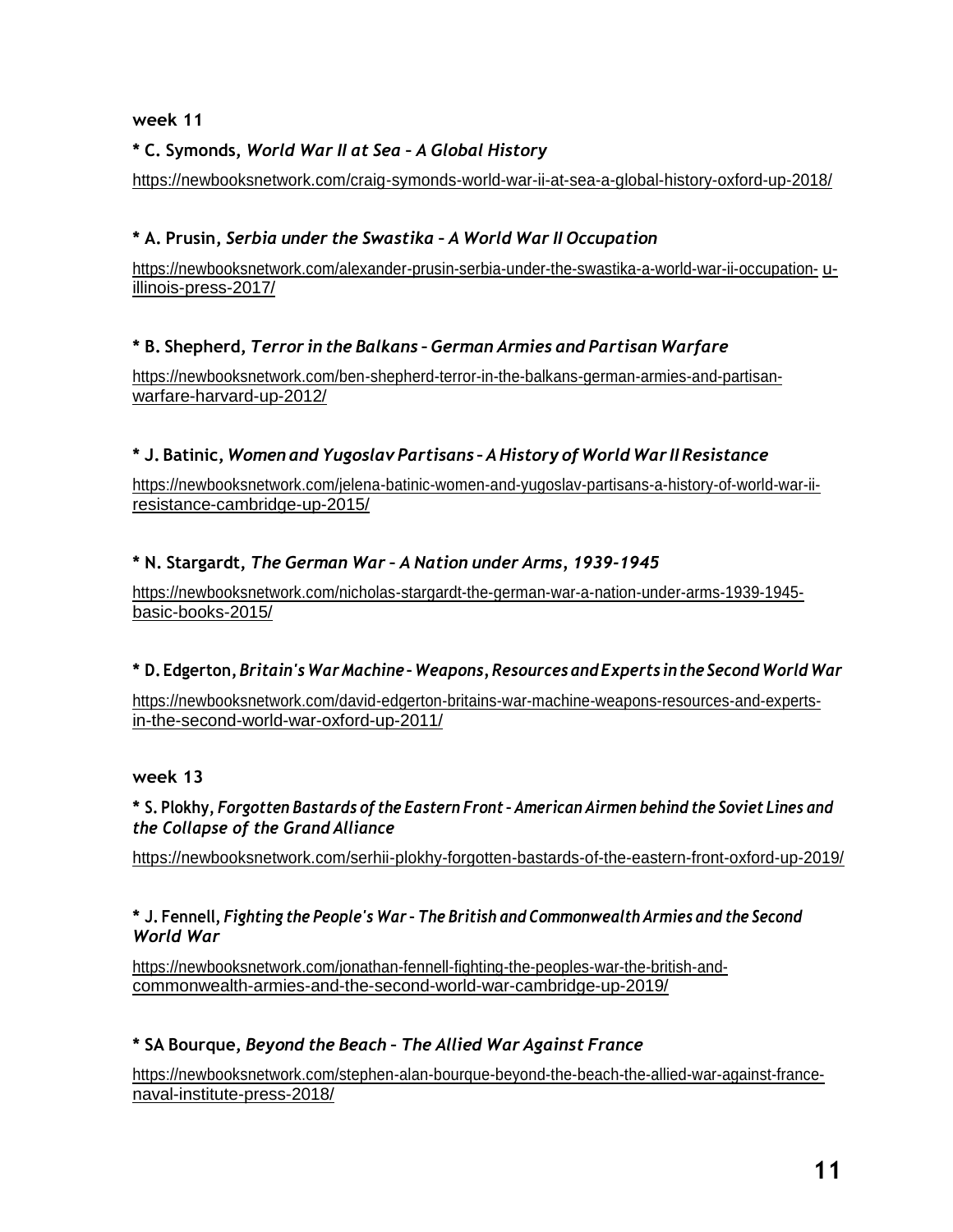#### **\* JC McManus,** *September Hope – The American Side of <sup>a</sup> Bridge Too Far*

https://newbooksnetwork.com/john-c-mcmanus-september-hope-the-american-side-of-a-bridge-toofar-nal-2012/

#### **\* T. Moye,** *Freedom Flyers – The Tuskegee Airmen of World War II*

https://newbooksnetwork.com/todd-moye-freedom-flyers-the-tuskegee-airmen-of-world-war-ii/

**\* K. Peiss,** *Information Hunters – When Librarians, Soldiers, and Spies Banded Together in World War II Europe*

https://newbooksnetwork.com/kathy-peiss-the-information-hunters-oxford-up-2019/

#### **week 14**

**\* R. Bessel,** *Germany 1945 – From War toPeace*

https://newbooksnetwork.com/richard-bessel-germany-1945-from-war-to-peace-harper-2009/

#### **\* F. Hirsch,** *Soviet Judgment at Nuremberg – A New History of the International Military Tribunal after World War II*

https://newbooksnetwork.com/francine-hirsch-soviet-judgement-at-nuremberg-oxford-up-2020/

#### **\* V.Hebert,***Hitler'sGenerals onTrial–The LastWar CrimesTribunal atNuremberg*

https://newbooksnetwork.com/valerie-hebert-hitlers-generals-on-trail-the-last-war-crimes-tribunal-atnuremberg/

**\* F. Slaveski,** *The Soviet Occupation of Germany – Hunger, Mass Violence and the Struggle for Peace, 1945-1947*

https://newbooksnetwork.com/filip-slaveski-the-soviet-occupation-of-germany-cambridge-up-2013-4/

#### **\* B. Crim,** *Our Germans – Project Paperclip and the National Security State*

https://newbooksnetwork.com/brian-crim-our-germans-project-paperclip-and-the-national-securitystate-johns-hopkins-up-2017/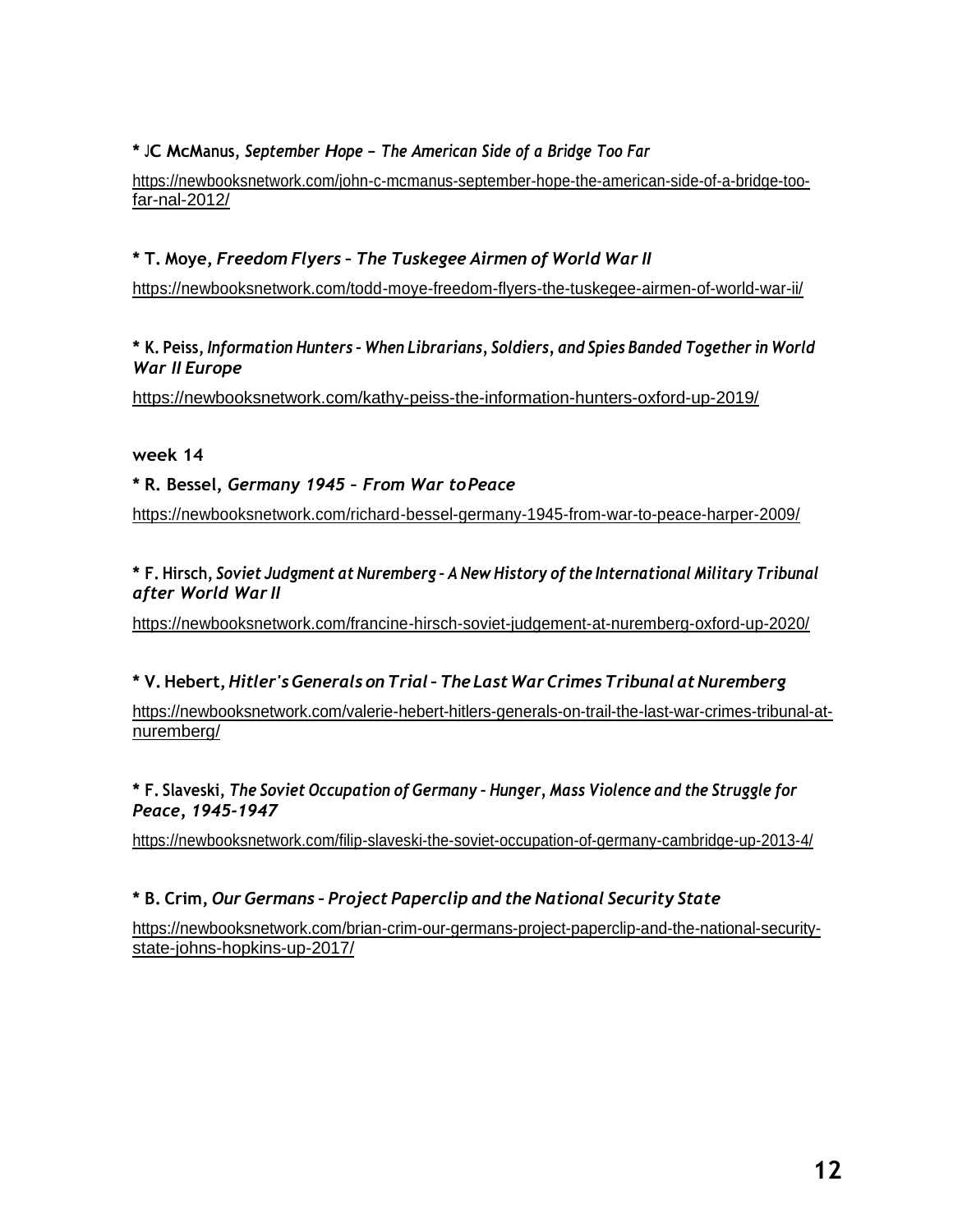# **Devil's advocate topics**

*I.* **Appeasement:** *Had France and Britain stopped Hitler right at the beginning, he wouldn't been able to start a world war and conquer Europe*

for the session on 11 November 2020: Revisionism and appeasement

- *II.* **Blitzkrieg:** *There was no such thing as a lightening war – it was a propaganda stunt* for the session on 18 November 2020: Poland and the war in the West
- *III.* **Barbarossa** *was un-winnable*

for the session on 2 December 2020: Barbarossa and beyond

*IV.* **Moscow:** *Had the Germans captured Moscow, they would have won the war (against the Soviet Union)*

for the session on 2 December 2020: Barbarossa and beyond

- *V.* **Stalingrad:** *ConqueringStalingrad would have substantially changed the course of the war* for the session on 2 December 2020: Barbarossa and beyond
- *VI.* **Second front:***Itwas the right decision of theWesternAllies towait until opening a second front* for the session on 30 December 2020: Reversal I
- *VII.* **Nuremberg:** *The Nuremberg Trial was a goodpunishment forthe Nazi leadership* for the session on 20 January 2021: Ending the war